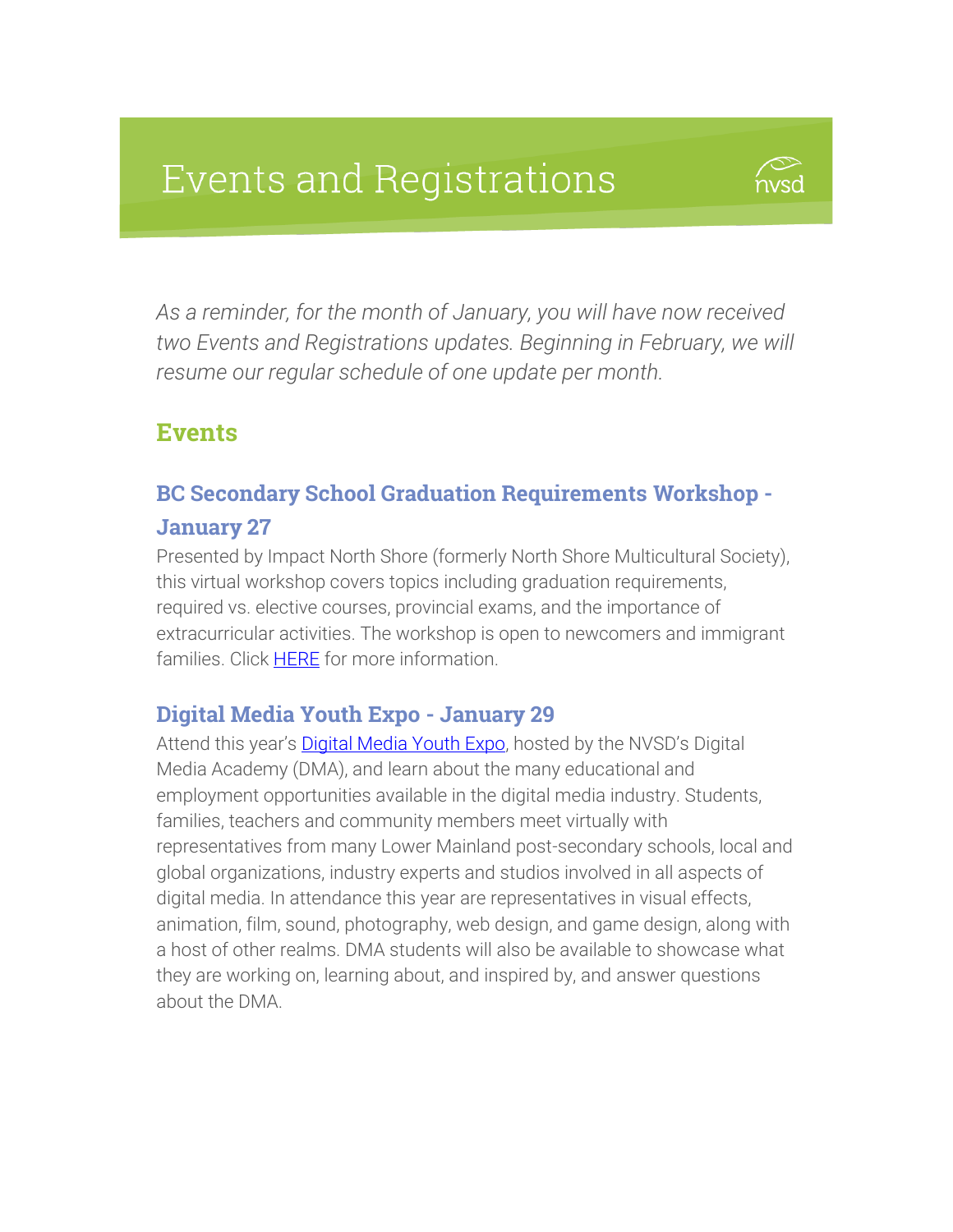### Standing Committee Meeting - February 8

The next Board of Education Standing Committee Meeting takes place virtually on Tuesday, February 8 at 7 p.m. Visit our **Meetings & Minutes** page for information on how you can provide input and to review the complete agenda (available on the Thursday afternoon preceding the public meeting).

# Supporting your Teen's Mental Well-Being Workshop Series - February 10 - March 10

Presented by Impact North Shore, this online five-part workshop series is designed to help families learn about the mental health needs and challenges of immigrant youth. The workshop is open to newcomers and immigrant families. Click [HERE](https://impactnorthshore.ca/our-workshops/supporting-your-teens-mental-well-being/) for more information.

### Public Board Meeting - February 15

The next Board of Education Public Board Meeting takes place virtually on Tuesday, February 15 at 6:30 p.m. Visit our [Meetings & Minutes](https://www.sd44.ca/Board/Meetings/Pages/default.aspx#/=) page for information on how you can provide input and to review the agenda and board package (available on the Thursday afternoon preceding the public meeting).

### Explore & Create Saturday Art Program

Children aged 5 to 12 are invited to visit the Gordon Smith Gallery on Saturdays between 1 and 3 p.m. for art activities that are collage and drawing based and inspired by the current exhibition, *[Beyond the Horizon](https://www.sd44.ca/school/artistsforkids/Visit/Exhibitions/Pages/default.aspx#/=)*. Admission is by donation (\$5 suggestion per attendee) and parental/guardian supervision is required. Click **HERE** for more information.

### Gordon Smith Gallery of Canadian Art: Beyond the Horizon

*Beyond the Horizon* is an expression that encourages us to consider what is "farther than the possible limit of sight, beyond what we can foresee, know or anticipate." The horizon as a metaphor provides us with an opportunity to challenge and evaluate our own ways of knowing. The artists in this exhibition expand conventional uses of materials and explore modes of making through collaboration with other artists and the land. Click **HERE** for more information, including gallery hours.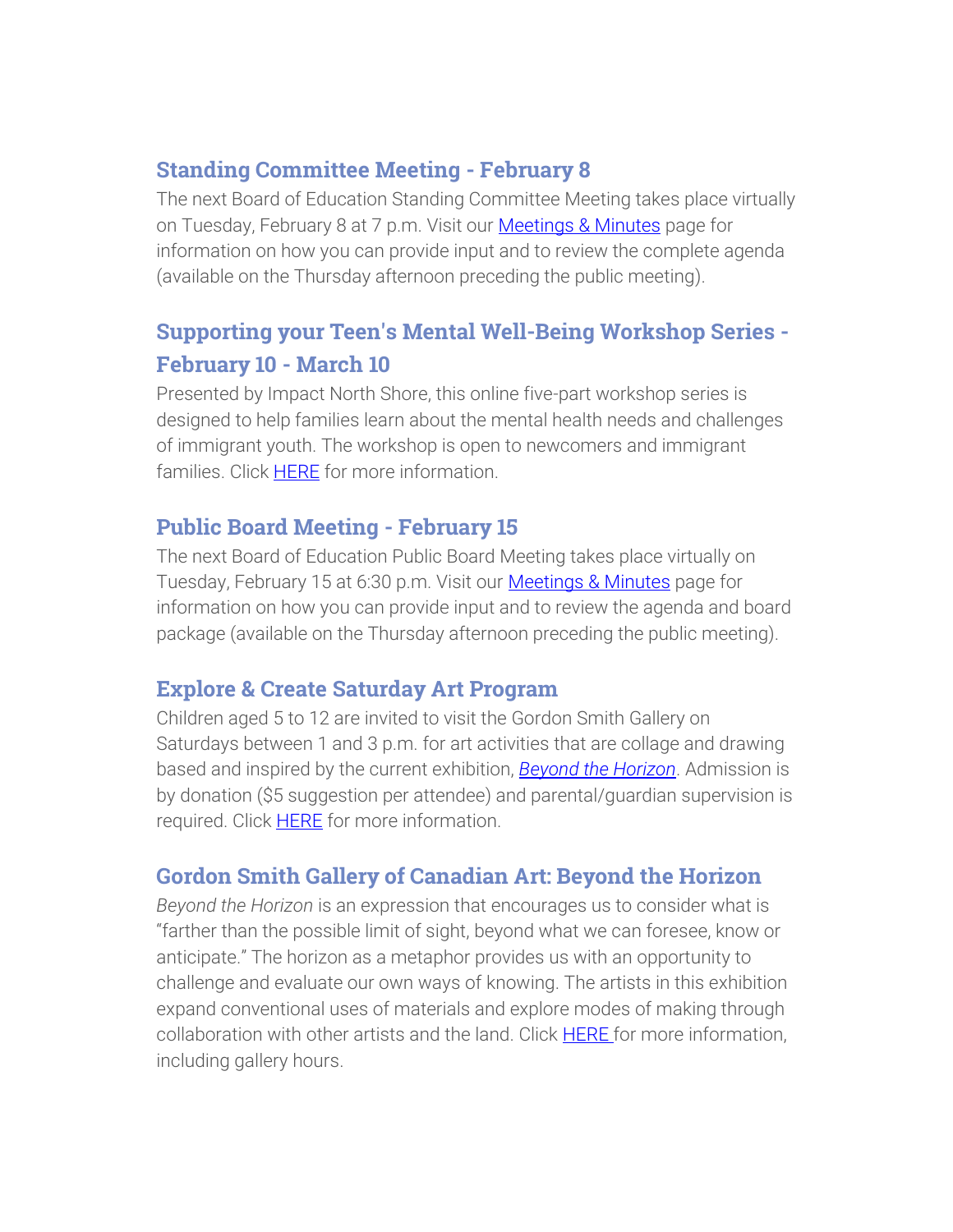# **Registrations**

#### Elementary Band and Strings Program - Registration open

This program is open to students in Grades  $5 - 7$  for Band and Grades  $4 - 7$ for Strings. Registration for the 2022/2023 school year runs until March 4. While there is a Late Registration enrolment period, this is subject to program availability and class size at a student's school site, and is dependent on sufficient registrations received by March 4. More information, including program fees, is available **HERE**.

## Academies (2 NEW Programs!) - Information Sessions and Application Period

Our highly specialized academies are designed to enhance the overall student experience by providing learning environments that concentrate on a focal skill set. Students in Grades 8 to 12 work towards graduation while accelerating their knowledge and skill development in an area of interest that can form a foundation for successful post-graduation pursuits.

The following Academies will be offered during the 2022/2023 school year, with upcoming online information session dates and times noted (please visit the Academy page for a direct link to the session).

- **[Volleyball](https://www.sd44.ca/ProgramsServices/Academies/VolleyballAcademy/Pages/default.aspx#/=)**
- **New!** [Rowing](https://www.sd44.ca/ProgramsServices/Academies/rowing/Pages/default.aspx#/=)
- [Robotics](https://www.sd44.ca/ProgramsServices/Academies/Robotics,%20Mechatronics%20%26%20Digital%20Fabrication/Pages/default.aspx#/=)
- [Dance](https://www.sd44.ca/ProgramsServices/Academies/Dance/Pages/default.aspx#/=)
- Hockey Skills
- **New!** [Business and Gaming Entrepreneurship Lab](https://www.sd44.ca/ProgramsServices/Academies/Gaming/Pages/default.aspx#/=) (Information session: January 24 at 7 p.m.)
- [AFK Studio Art](https://www.sd44.ca/ProgramsServices/Academies/AFKAcademy/Pages/default.aspx#/=) (Information session: January 24 at 7 p.m.)
- [Soccer](https://www.sd44.ca/ProgramsServices/Academies/SoccerAcademy/Pages/default.aspx#/=) (Information session: January 25 at 5 p.m.)
- [Digital Media](https://www.sd44.ca/ProgramsServices/Academies/DigitalMedia/Pages/default.aspx#/=) (Information session: January 25 at 7 p.m.)
- [Digital Media Lite](https://www.sd44.ca/ProgramsServices/Academies/Digital%20Media%20Academy%20Lite/Pages/default.aspx#/=) (Information session: January 25 at 7 p.m.)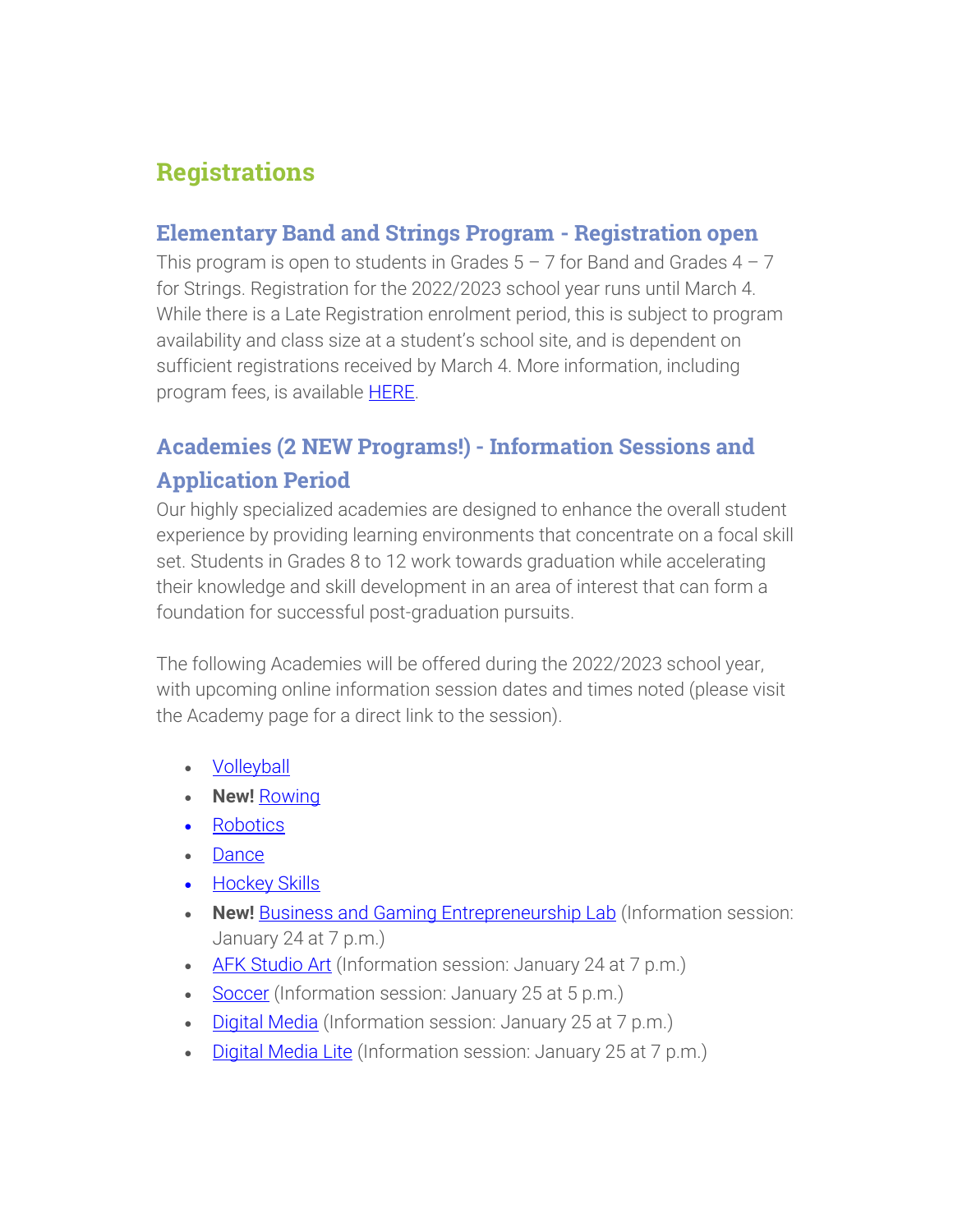- Eield Hockey (Information session: January 26 at 7 p.m.)
- [Basketball](https://www.sd44.ca/ProgramsServices/Academies/Basketball/Pages/default.aspx#/=) (Information session: January 26 at 7 p.m.)

[Applications](https://www.sd44.ca/ProgramsServices/Academies/applicationswithdrawals/Pages/default.aspx#/=) will be accepted until February 21

# Performance Learning Program Information Session - January 27

The Performance Learning Program (PLP) is an enhanced secondary program for students entering grades 8 to 12. With a focus on deeper learning, students master core academic content, think critically to solve complex problems, work collaboratively, communicate effectively, and develop academic and growth mindsets. An information session takes place on Thursday, January 27 at 7 p.m. Click [HERE](http://www.blog44.ca/plp/) for more information (the information session link will be provided on this page).

### IB Diploma Programme - Upcoming Key Dates

The [International Baccalaureate Diploma Programme](https://www.sd44.ca/school/carson/diplomaprogramme/Pages/Default.aspx#/=) (DP) is an internationally recognized, rigorous university preparatory two-year program for students in Grades 11 and 12 that leads to a qualification that is widely recognized by the world's leading universities. It is offered at Carson Graham Secondary.

#### *Key Dates:*

- *February 15 at 7 p.m.: online information session* for parents/guardians and prospective students. The meeting link is posted [HERE.](https://www.sd44.ca/school/carson/diplomaprogramme/applicationprocess/Pages/default.aspx#/=)
- *February 16-17: "DP for a Day."* Prospective students in Grade 10 can explore the program firsthand and meet IB coordinators, the current cohort and teachers. Register via email to [Cora Pross.](mailto:cpross@sd44.ca)
- *February 18: Application deadline.* Students will submit a comprehensive application package, along with their Grade 10 report card. Click here for additional [application information.](https://www.sd44.ca/school/carson/diplomaprogramme/applicationprocess/Pages/default.aspx#/=)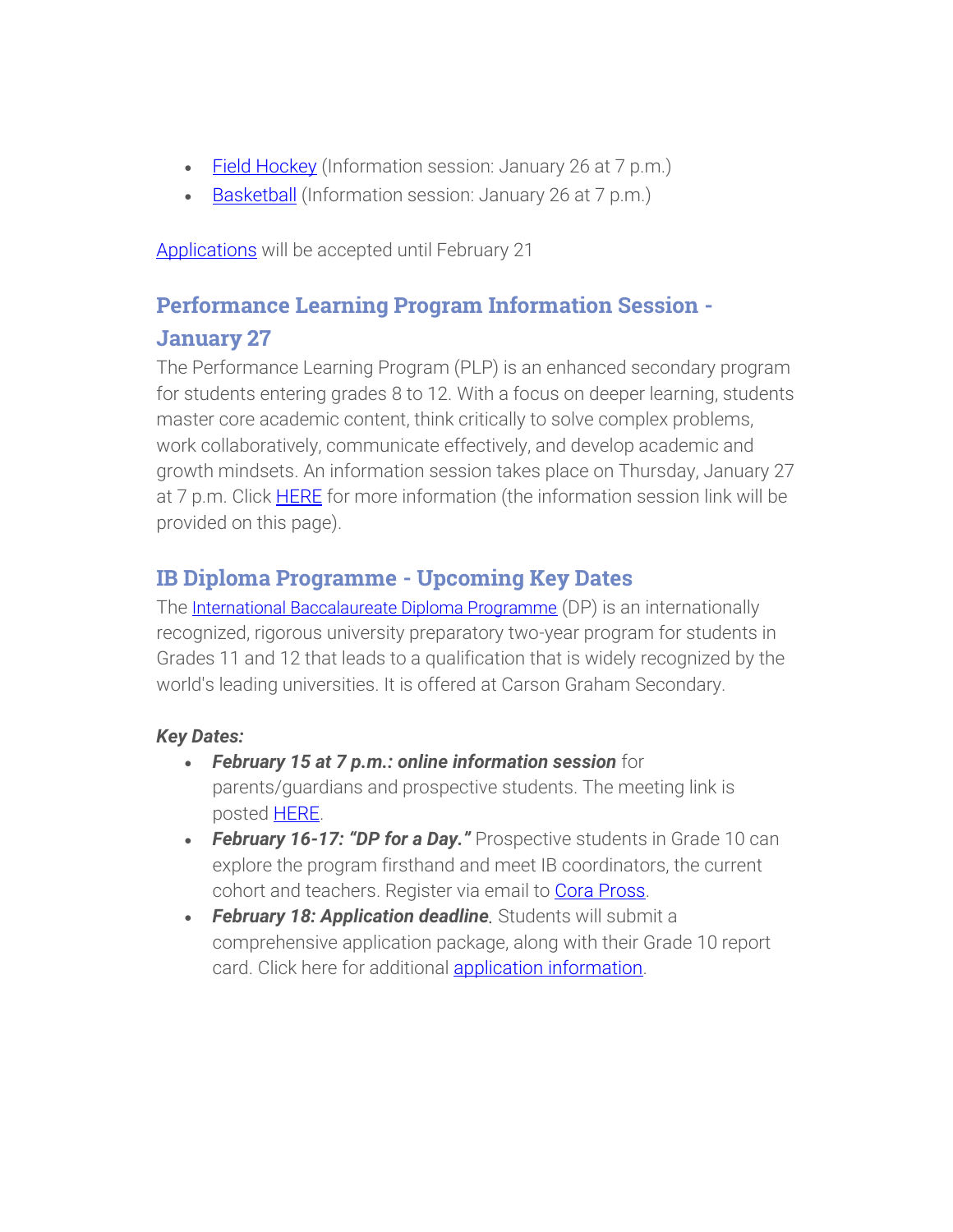# Late French Immersion Information Session and Application Period

A pre-recorded information session for Grade 5 students and their families interested in registering in the Late French Immersion program (Grade 6 entry) is available for viewing [HERE.](http://track.spe.schoolmessenger.com/f/a/WJIm1B-03zH3bjokv-N_Tg~~/AAAAAQA~/RgRjvfJFP0RYaHR0cHM6Ly93d3cuc2Q0NC5jYS9Qcm9ncmFtc1NlcnZpY2VzL0ZyZW5jaEltbWVyc2lvbi9MYXRlSW1tZXJzaW9uL1BhZ2VzL2RlZmF1bHQuYXNweCMvPVcHc2Nob29sbUIKYdXFvtxh17tMV1IVbGRhbGxhdmVjY2hpYUBzZDQ0LmNhWAQAAAAC) Note: Priority placement for Late French Immersion runs until March 4 at 4 p.m. For more information about the program and registration process, click [HERE.](https://www.sd44.ca/ProgramsServices/FrenchImmersion/LateImmersion/Documents/Grade%205%20LFI%20parent%20letter-2022.pdf)

### North Vancouver Online Learning (NVOL) - Registration open

NVOL provides students with rigorous, engaging, and interactive learning experiences. Students can choose to engage in their NVOL courses entirely remotely online or in a blended model of online and in-person interactions at our NVOL Centre. In addition, students can choose from a full suite of [courses](https://www.sd44.ca/school/onlinelearning/ProgramsServices/Courses/Pages/default.aspx#/=) from grades 8 through 12 in both English and French.

The French Immersion Online Course offerings allow students the opportunity to meet the requirements of their Diplôme de fin d'études secondaires en Colombie-Britannique online through L'École Virtuelle de Vancouver nord. Click [HERE](https://www.sd44.ca/school/onlinelearning/ProgramsServices/EcoleVirtuelle/Pages/default.aspx#/=) for a complete list of our French Immersion course offerings.

#### *Online registration for NVOL is open; click [HERE](https://www.sd44.ca/school/onlinelearning/About/registration/Pages/default.aspx#/=) for more information.*

### AFK's After School Art – Registration open + NEW class

Taught by art specialist teachers and assisted by secondary art students, AFK's After School Art classes provide students the opportunity to further their artistic ability and foster positive attitudes towards the visual arts. Registration is open (virtual and in-person options available), including for the *new Drawing & Painting Magic class*. Visit the [Artists for Kids](https://www.sd44.ca/school/artistsforkids/learn/afterschoolart/Pages/default.aspx#/=) website for more information and to register. While you're there, be sure to check out the [artwork](https://my44.sd44.ca/group/cyginsj/Pages/default.aspx#/=) created by students in the Fall 2021 After School Art Program.